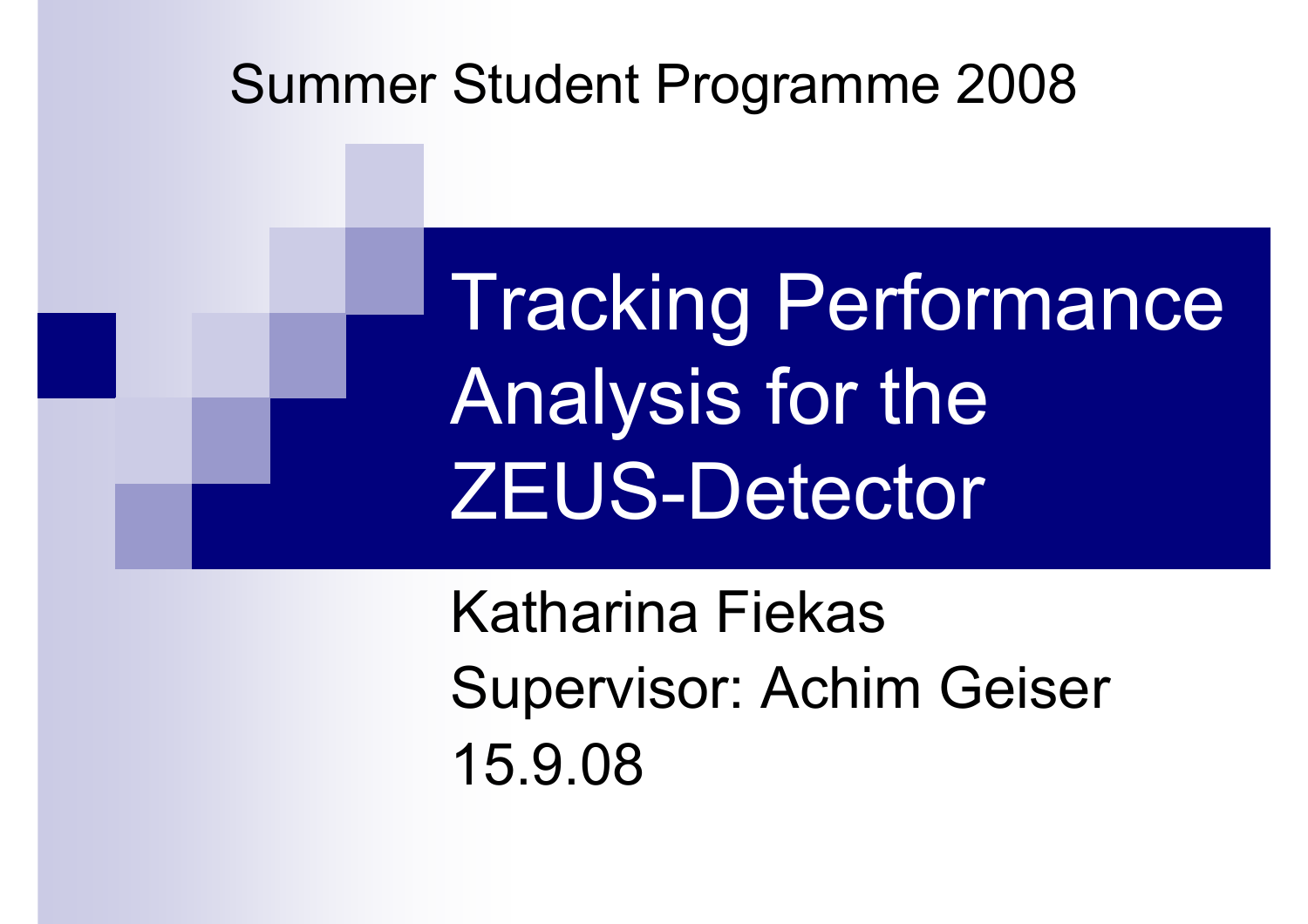## **Contents**

- The HERA Ring
- ZEUS-Detector
- **Physics Motivation**
- $\blacksquare$  Tracking studies on the J/ $\boldsymbol{\mathsf{Y}}$
- $\blacksquare$  Tracking studies on the D\*
	- $\Box$ The Data
	- □ The Cuts
	- □ The Background
	- □ Results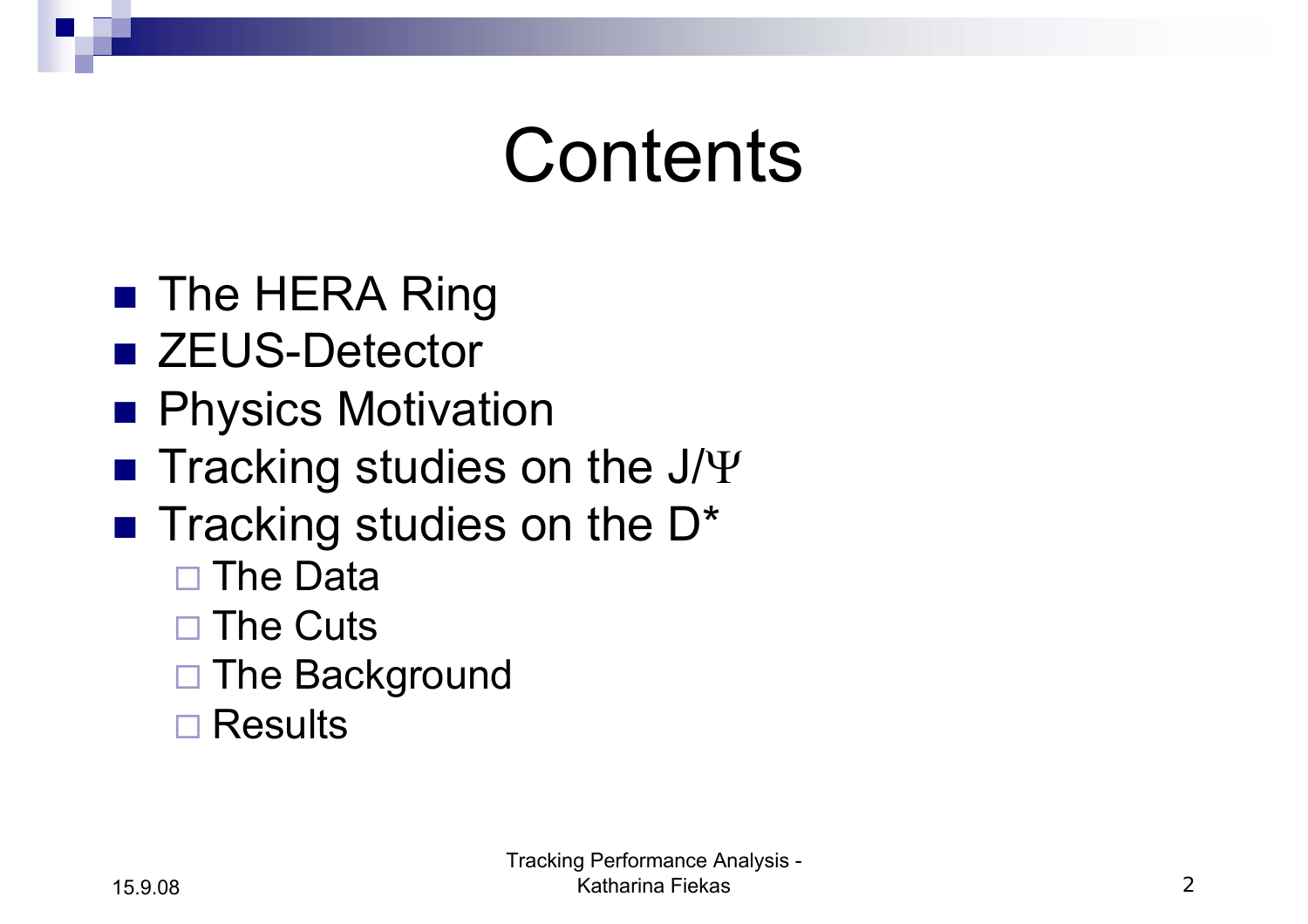#### The Hera Ring



 $\blacksquare$  e<sup>+/-</sup>p-collider (data taking until summer 2007)

**Deam energy**  <sup>e</sup>+/-: 27.5 GeV p: 920 GeV ■ 4 experiments: □ 2 collider □ 2 fixed target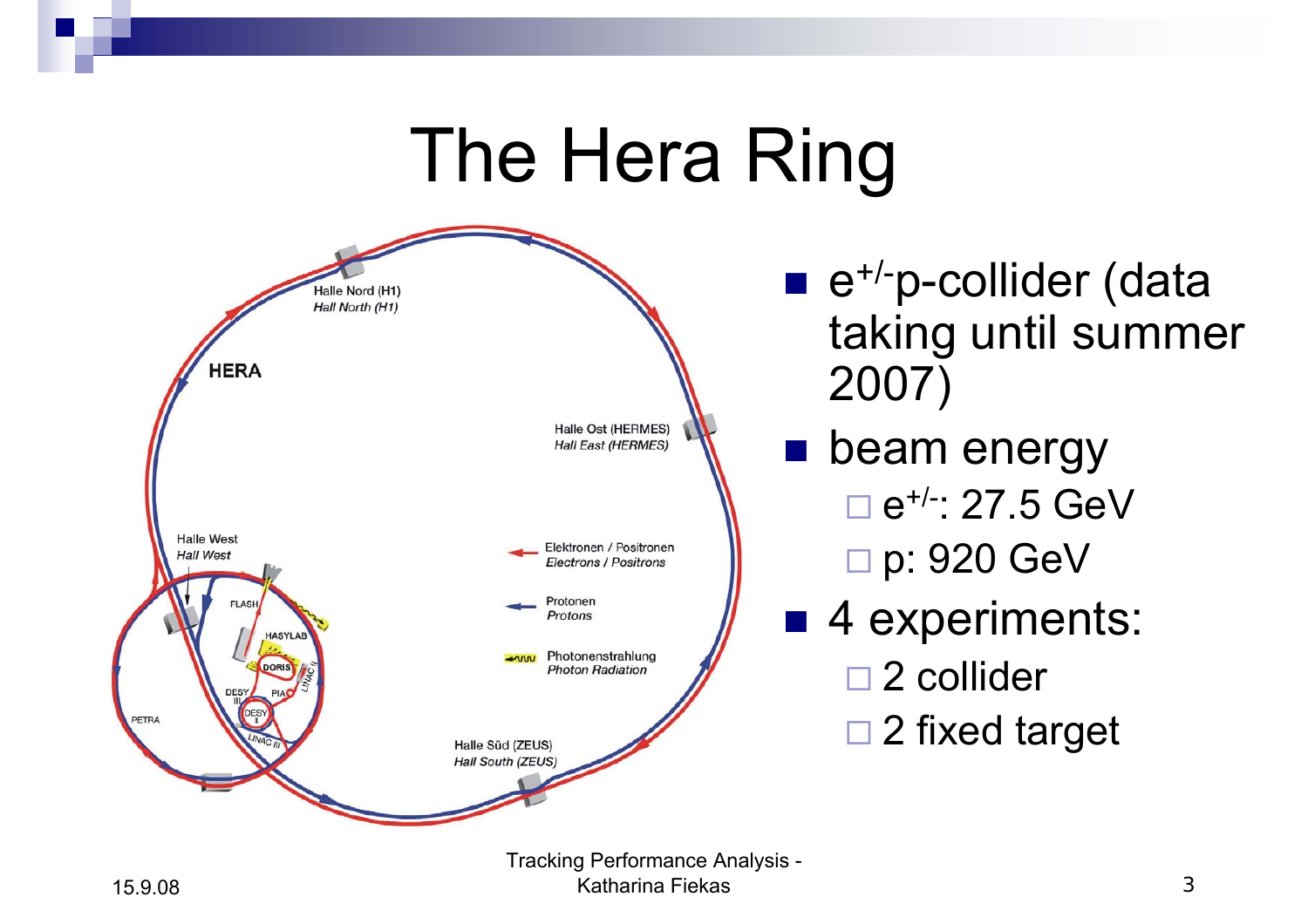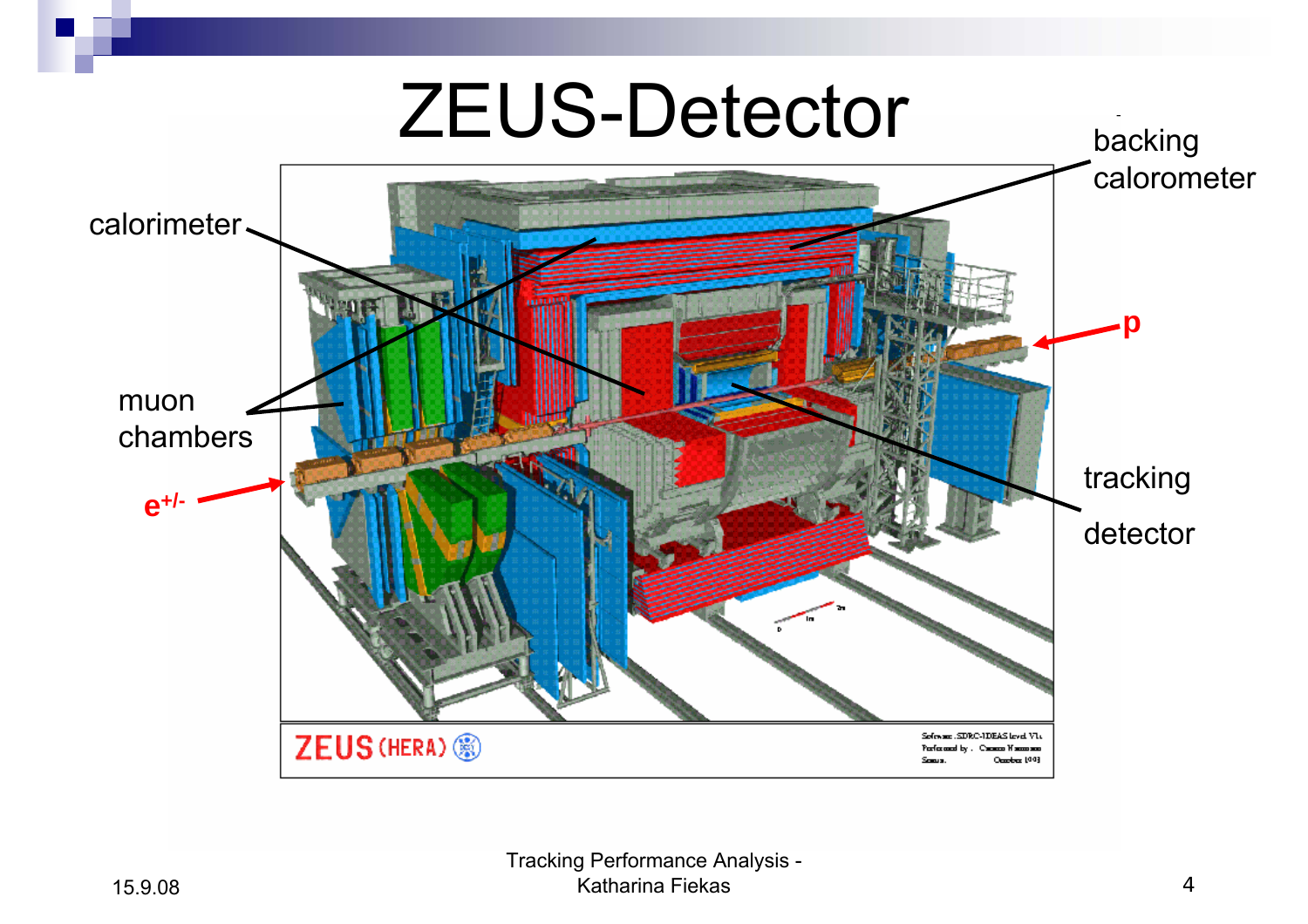# Physics Motivation

#### ■ HERA Physics examples:

- □ Measurement of proton structure
- □ Measurement of heavy quark production …
- ■ Many of these need measurement of particle momenta
- → **need good tracking performance**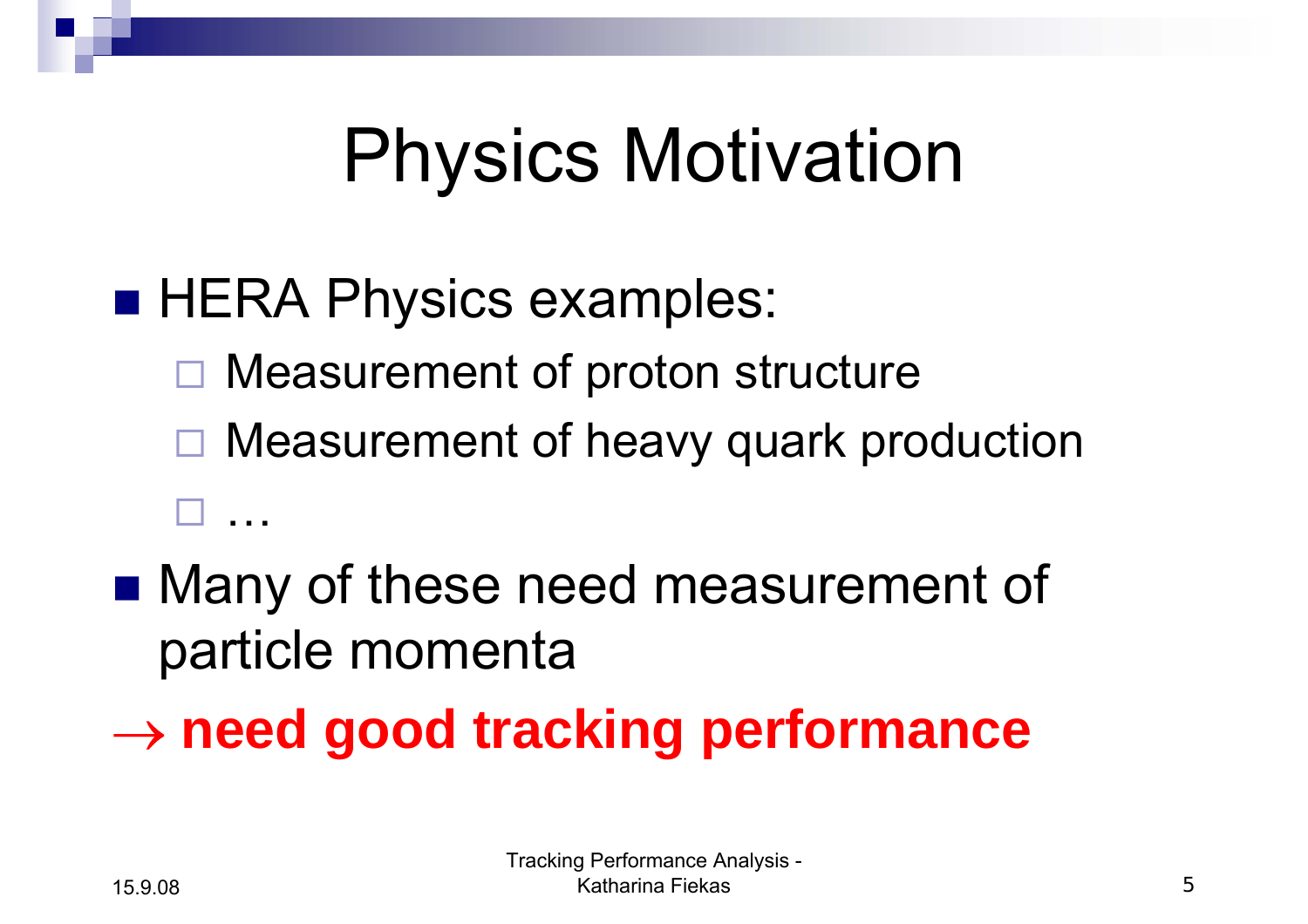### Tracking studies on  $J/\Psi$



- Reconstruction of the invariant mass of two unlike-signed muons
- ■ Cuts to improve the signal to background ratio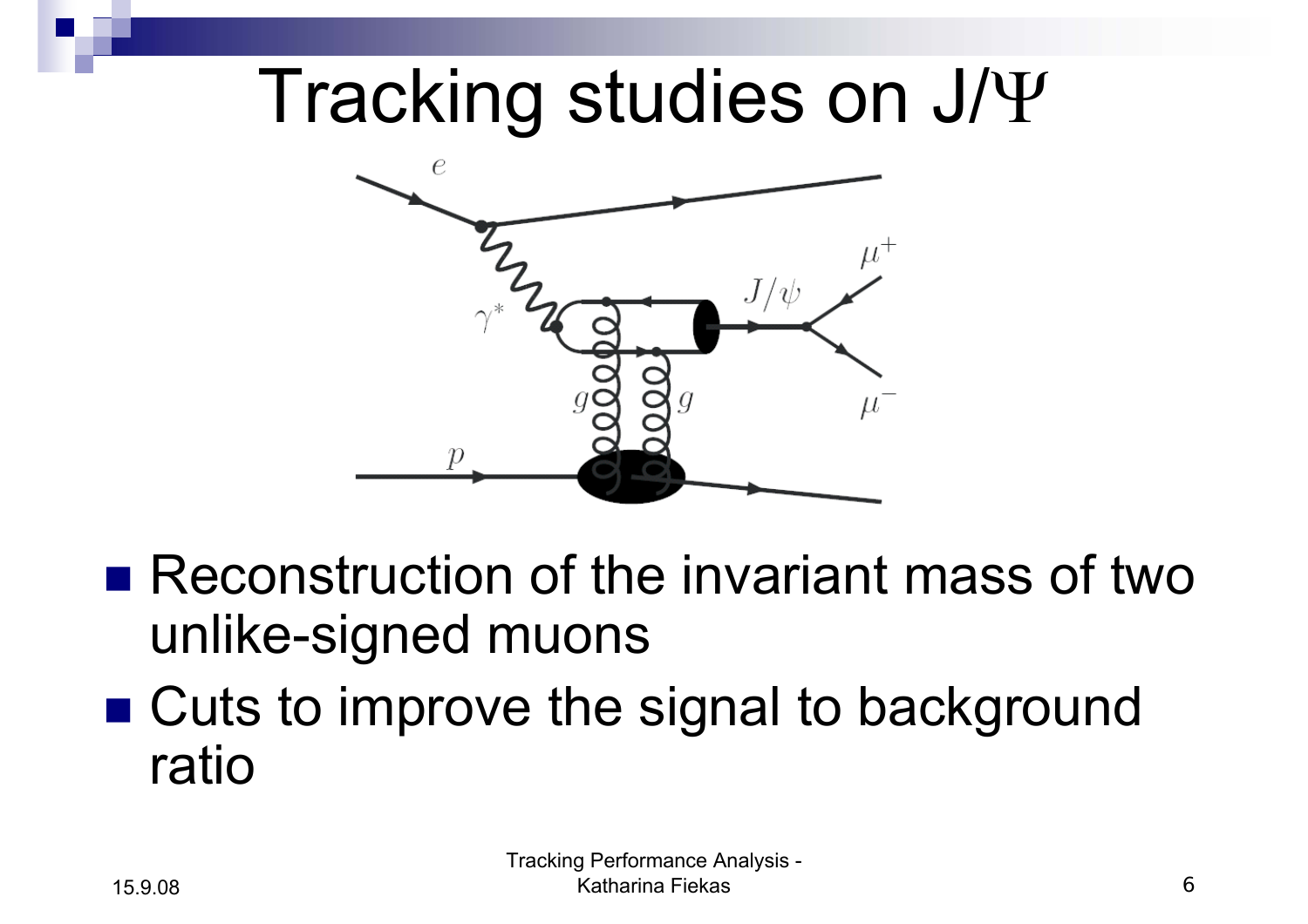### Results I

#### Data 05 (regular tracking)

#### Data 07 (Kalman Filter tracking)

σ≈69 MeV

#### σ≈38 MeV



#### <sup>→</sup>**As observed earlier, Kalman Filter tracking is better than regular tracking**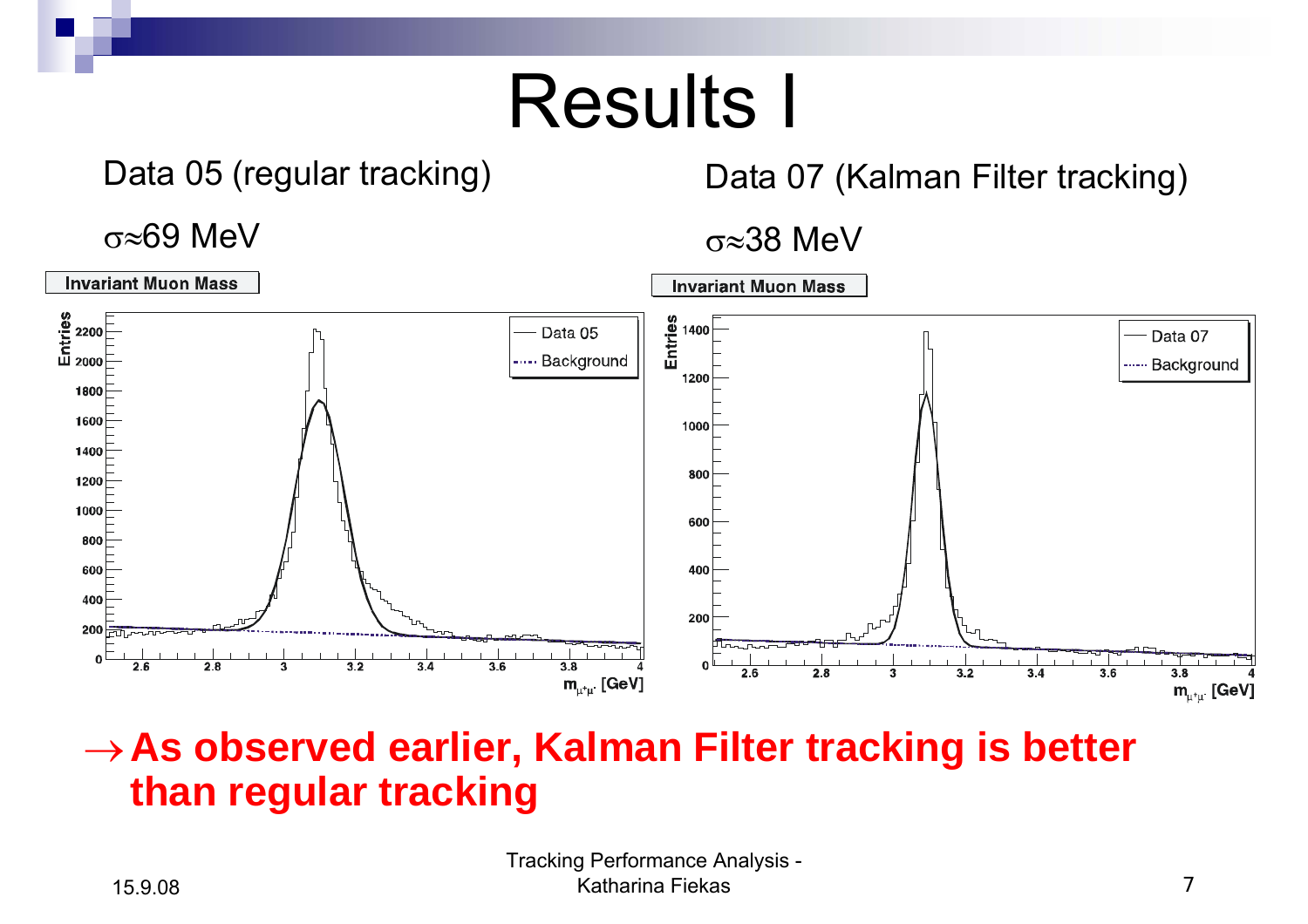

- Reconstruct the D\*-Peak by plotting  $\Delta m$ =m(K<sup>-</sup> $\pi$ <sup>+</sup> $\pi$ <sup>+</sup>)-m(K<sup>-</sup> $\pi$ <sup>+</sup>)
- Cuts to improve the signal to background ratio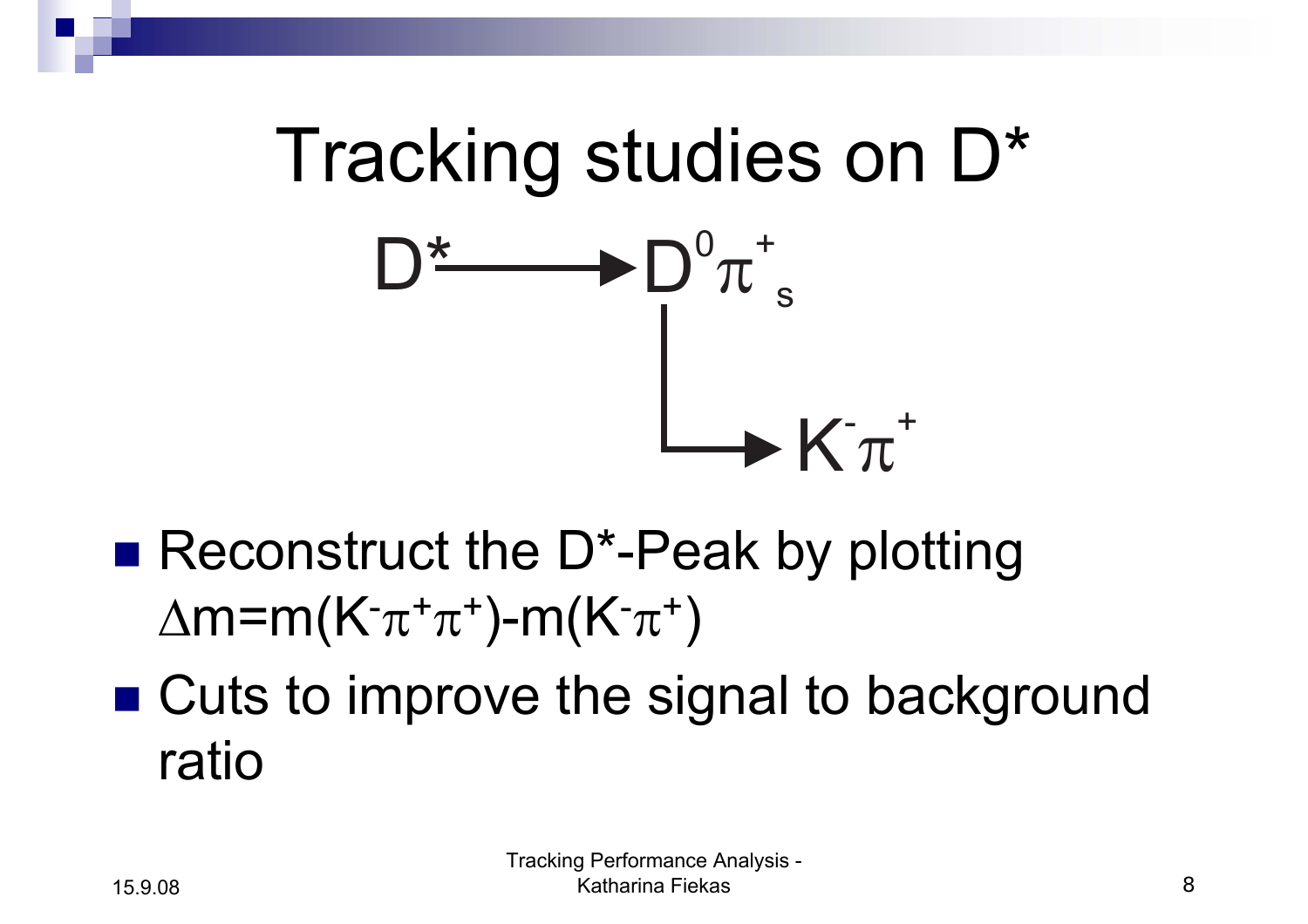# Data

- Used Data 06e and 06/07p
- **Different processing and tracking** 
	- □ 06e: regular tracking
	- □ 07: kalman filter tracking
- 06e: only events with muon candidates
- 07: all events
- Grand reprocessing  $\rightarrow$  unification of the datasets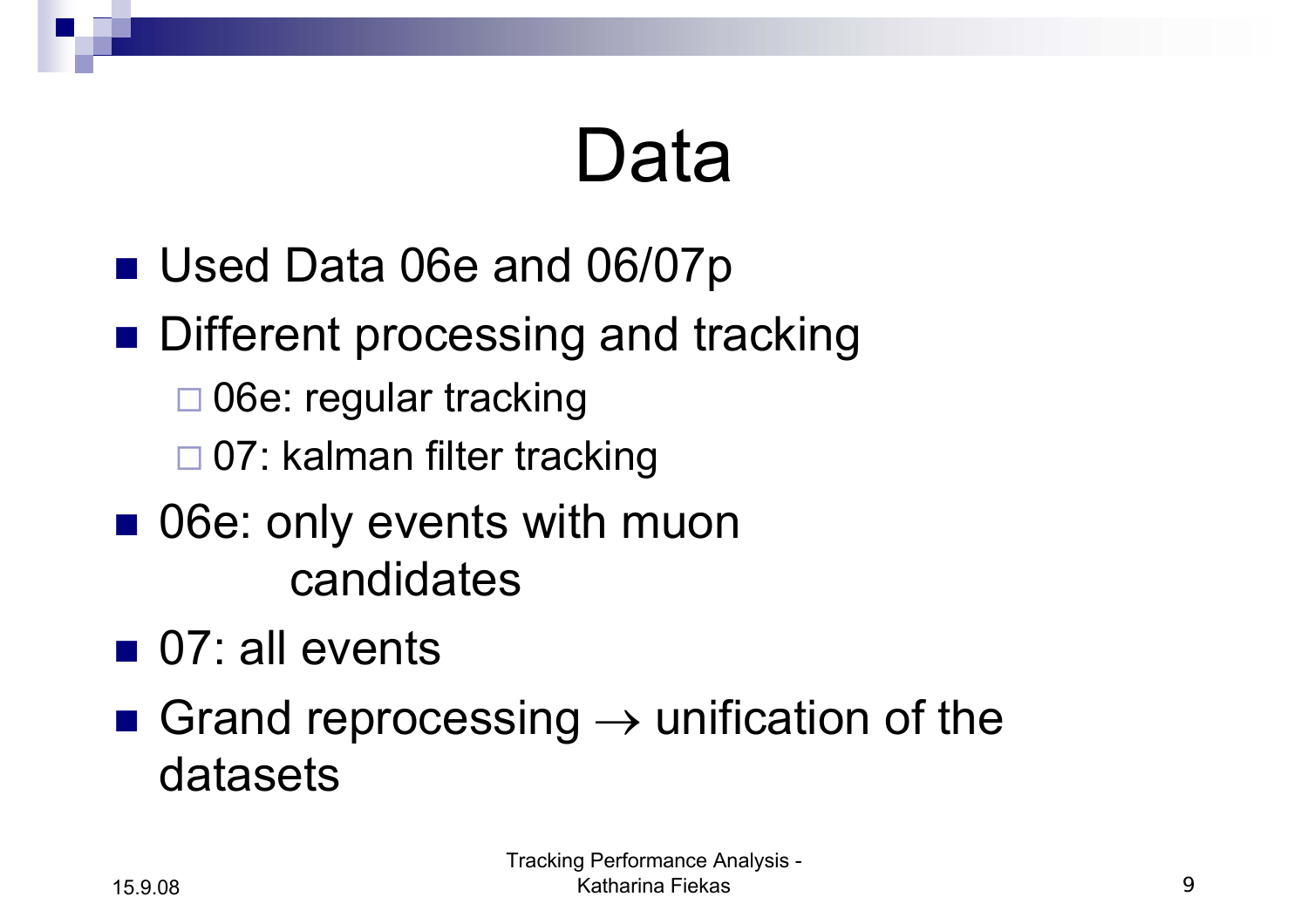# The Cuts

#### ■ soft cuts:

 $\Box$  kinematic cuts on the participated particle

- **Example 20 rapidity** cuts on the pseudo rapidity
- **Example 10 cuts on the transverse momentum**

anti background cuts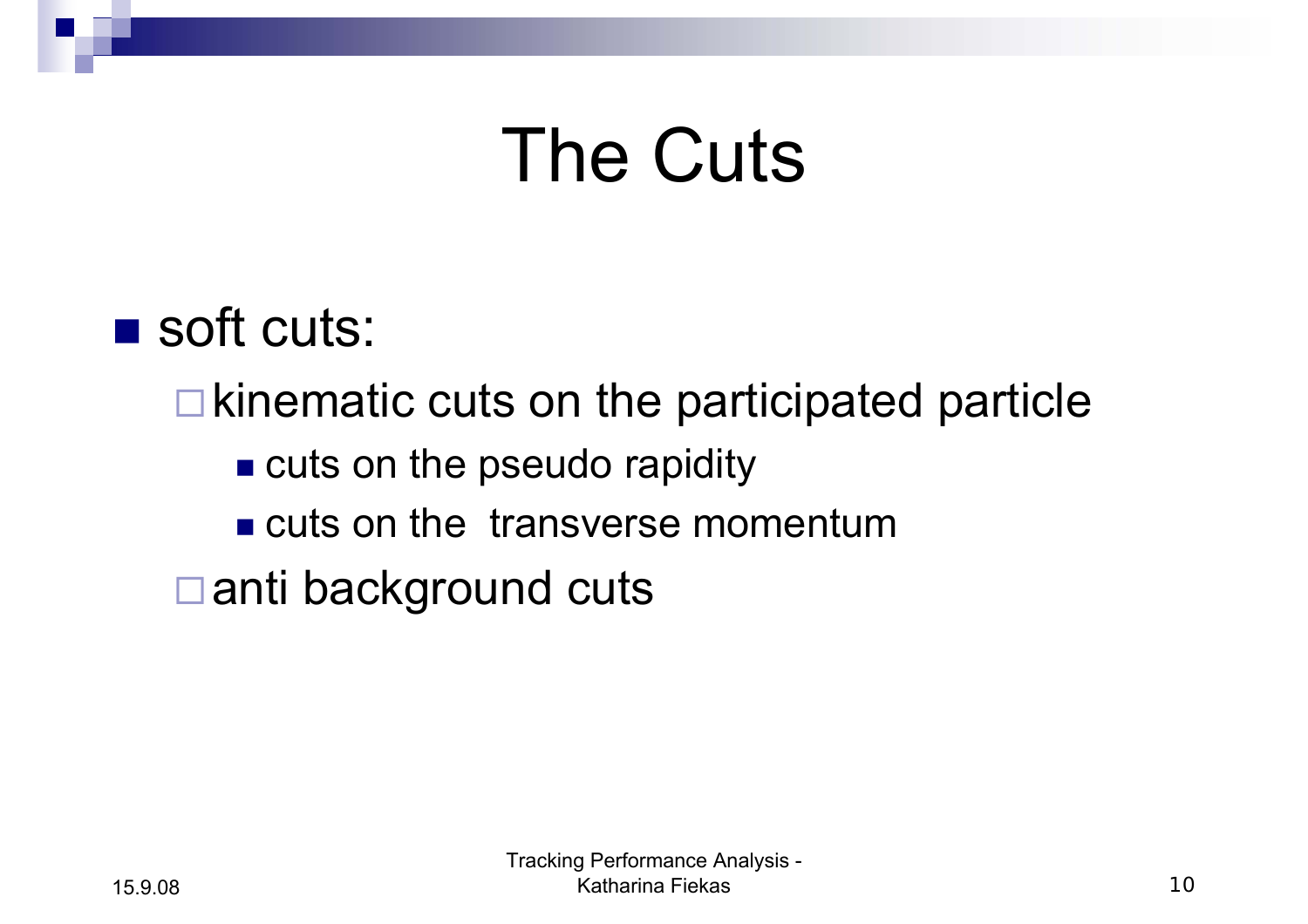# The Background

- ■ The distribution of the wrong charge D\*-candidates (like-sign pion and kaon from  $D<sup>0</sup>$ ) is similar to the real background
	- → **Experimental determination of the background**
- **Normalized to side bins**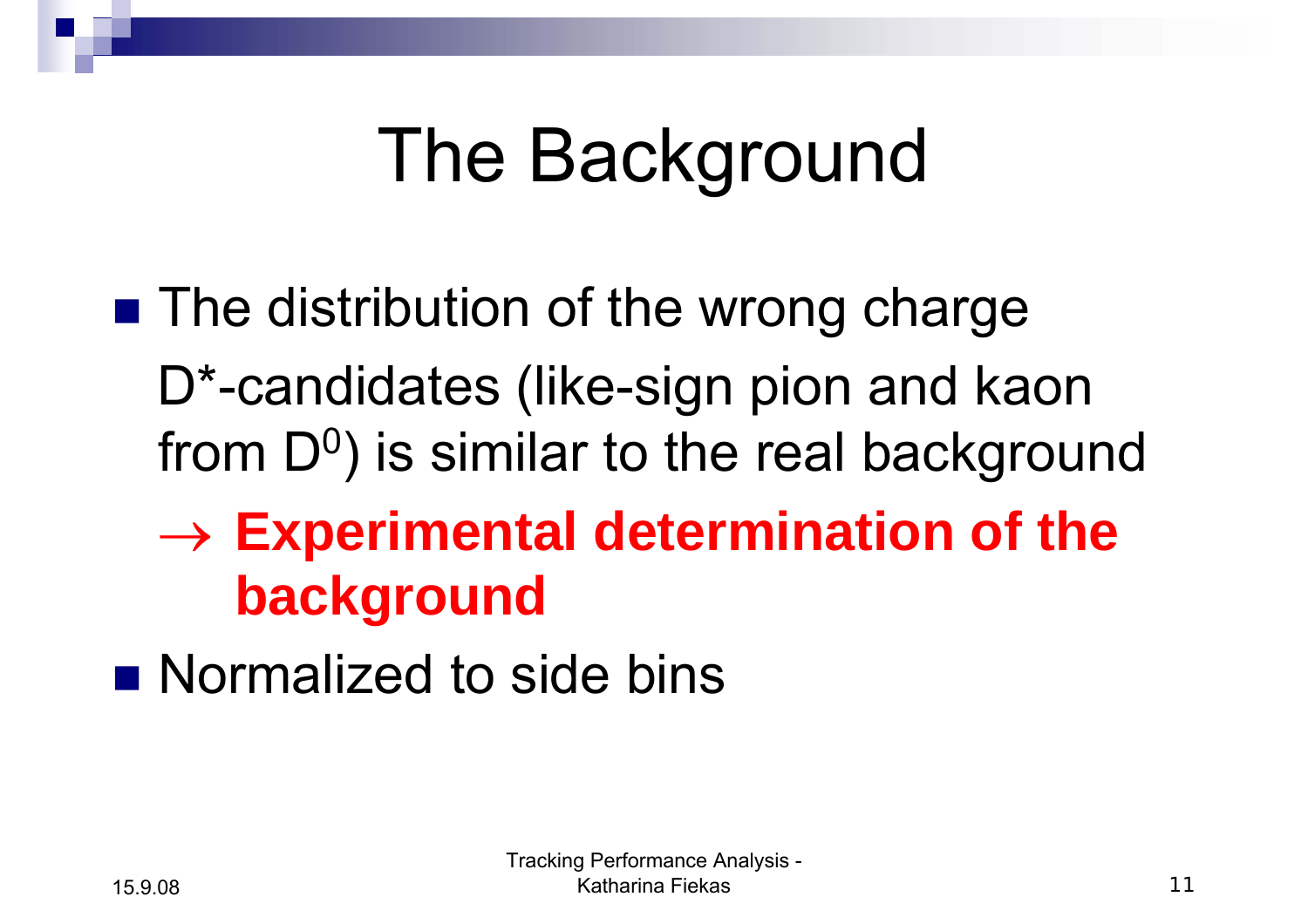### Results I

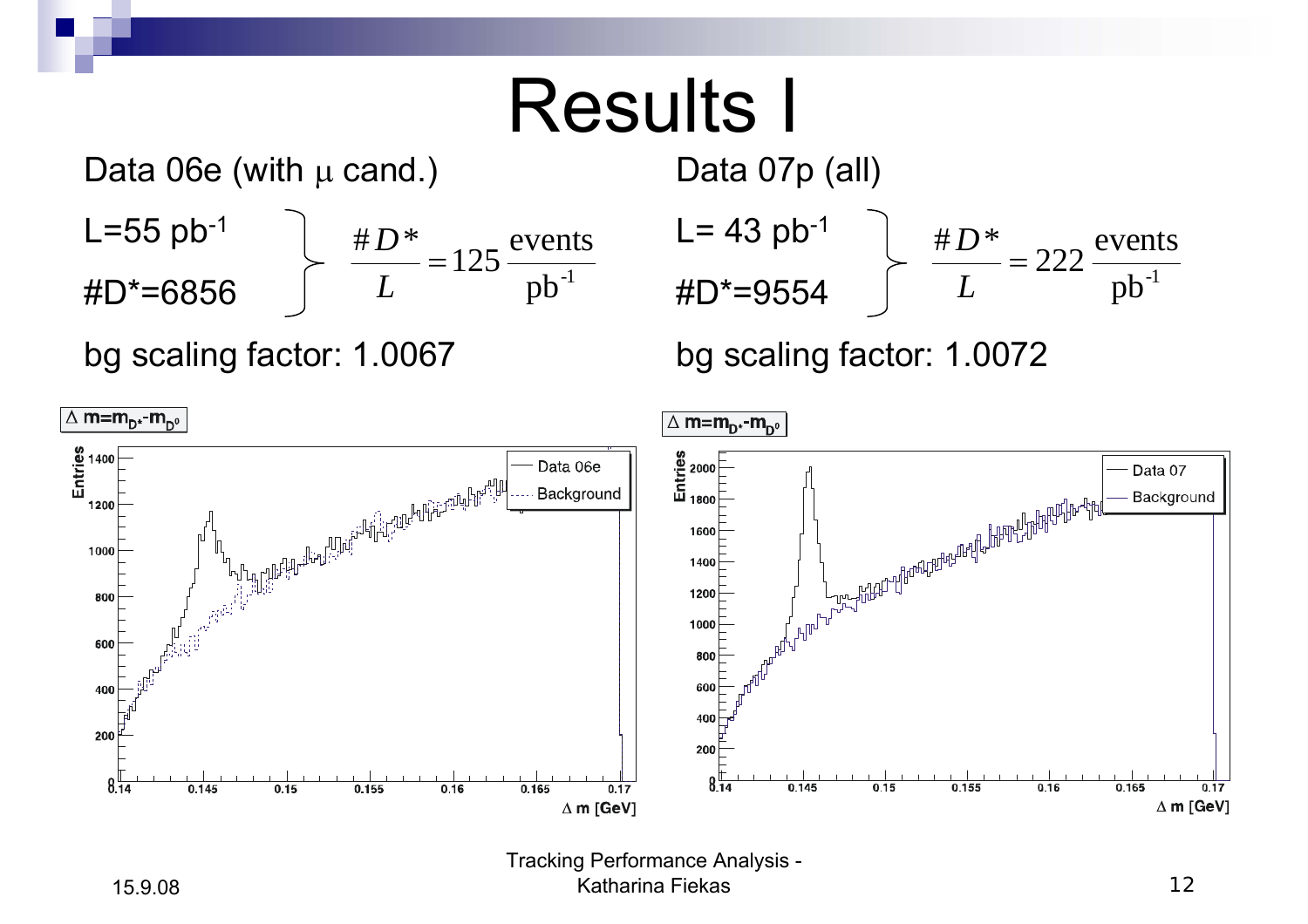## Results II

■ Compare Data: □ Width: 06/07p is much smaller then 06e → **Kalman Filter vs. Regular?**  $\blacksquare$  to confirm the observation the

∆m-spectrum can be fitted by a modified Gaussian distribution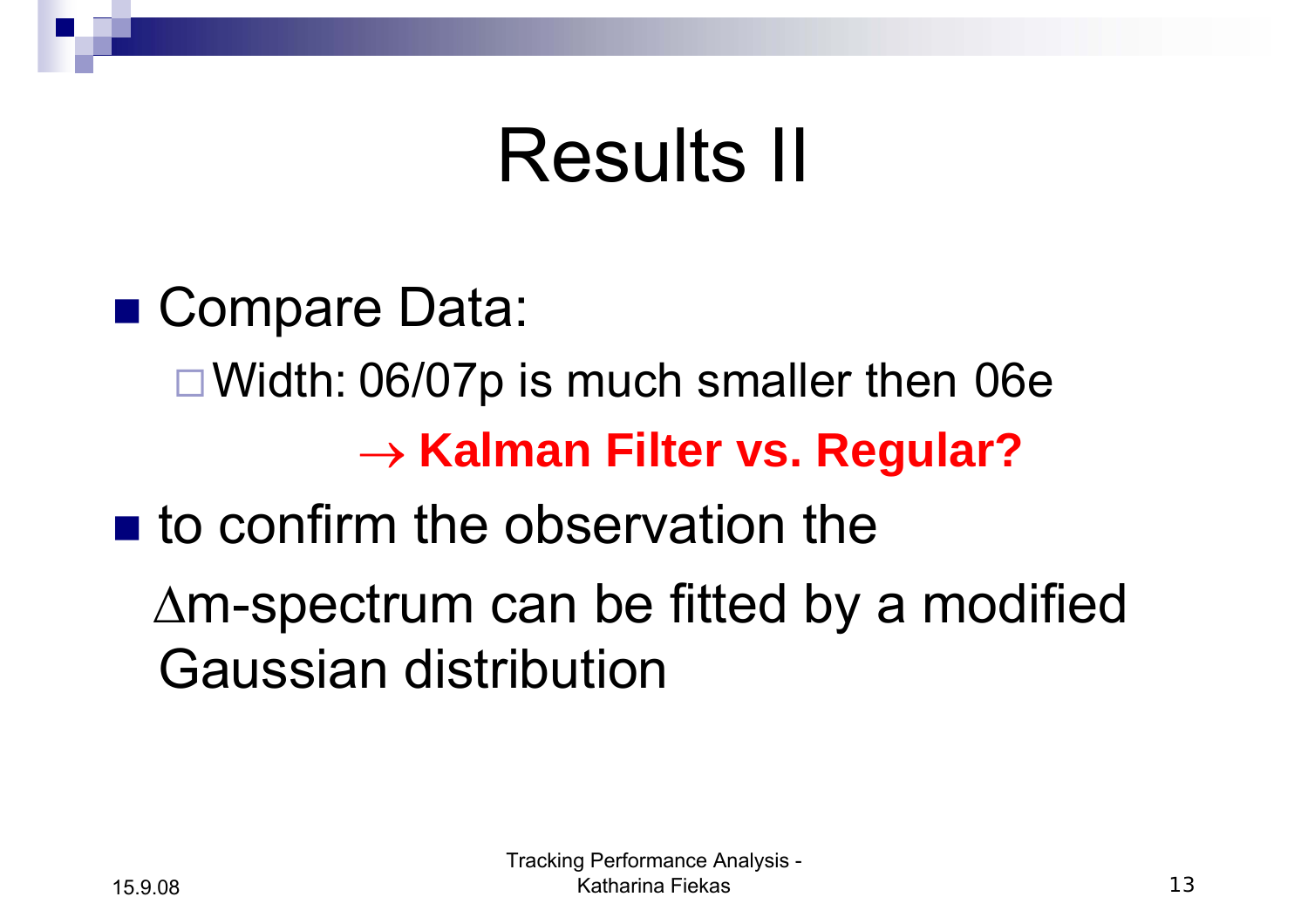## Results III

Data 06e

Data 07p

#### Modified width: 0.80 MeV

Modified width: 0.45 MeV



#### → **Kalman Filter tracking is much better than regular tracking**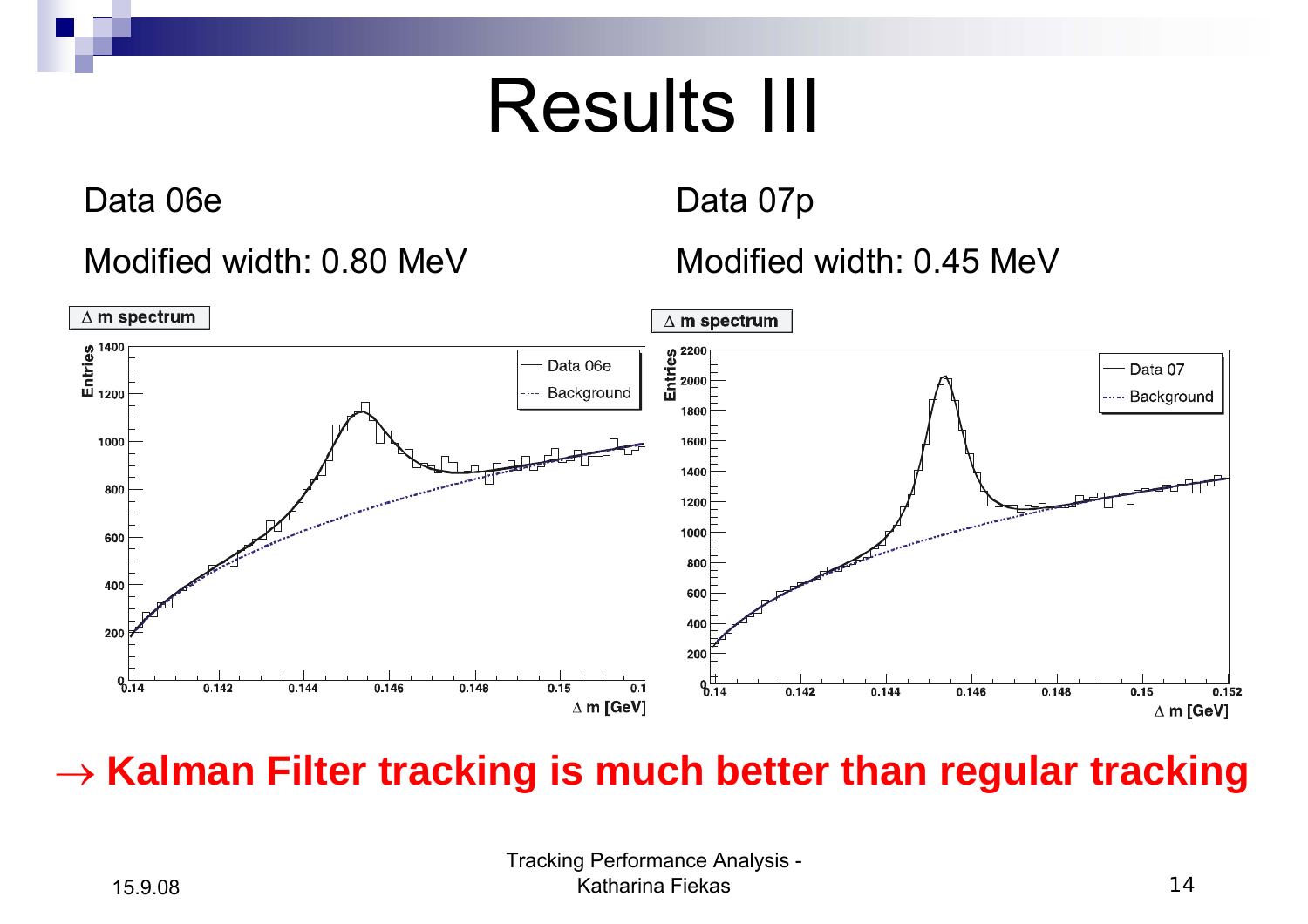### Conclusion

 $\mathcal{L}(\mathcal{L})$ ■ Studies on J/ $\Psi$  and D<sup>\*</sup>

 $\rightarrow$  **Exalman Filter tracking is much better than regular tracking, nearly by a factor of 2**

 $\rightarrow$  $\rightarrow$  **One of the benchmarks for upcoming Grand Reprocessing**

 $\rightarrow$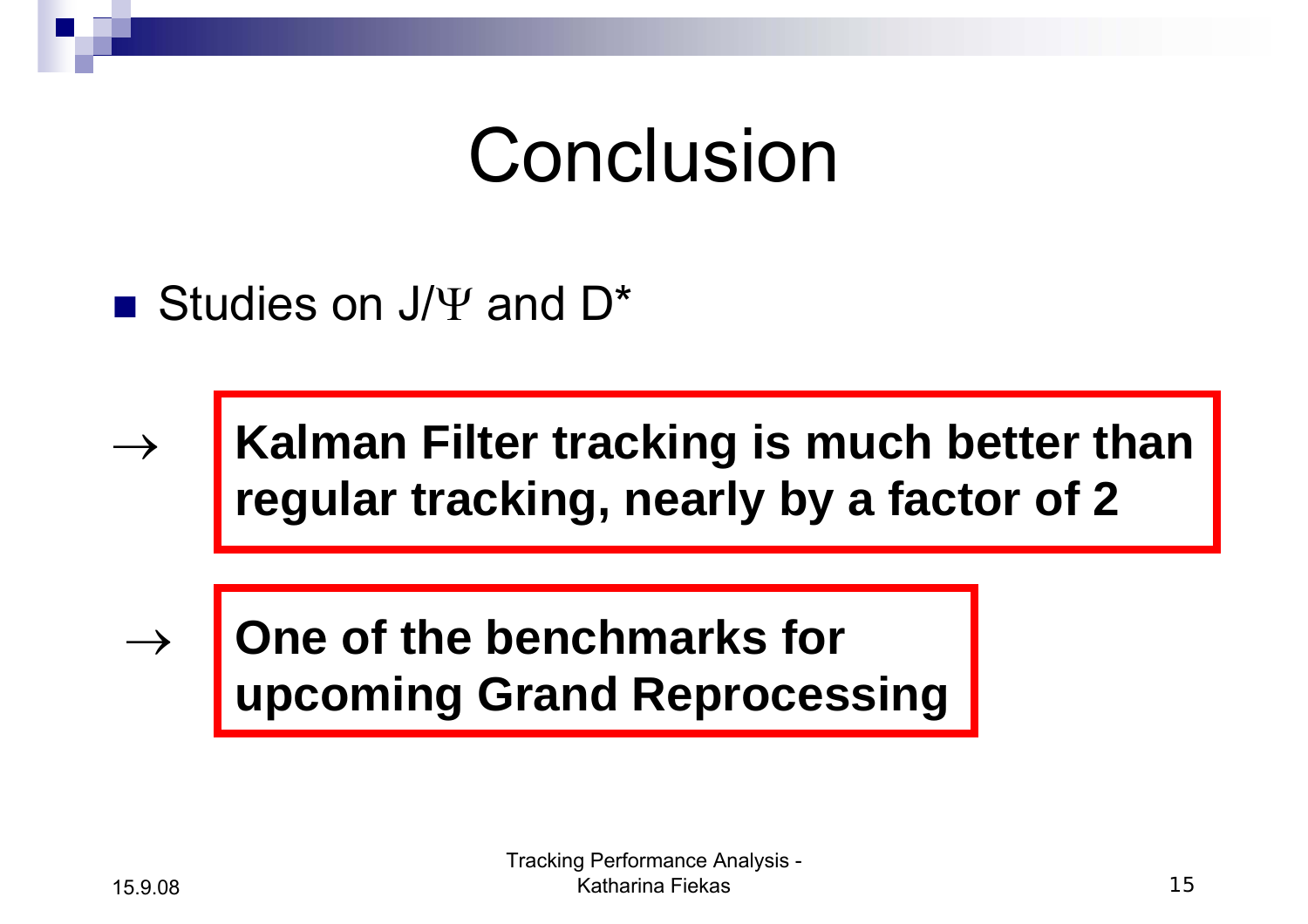#### Backup slides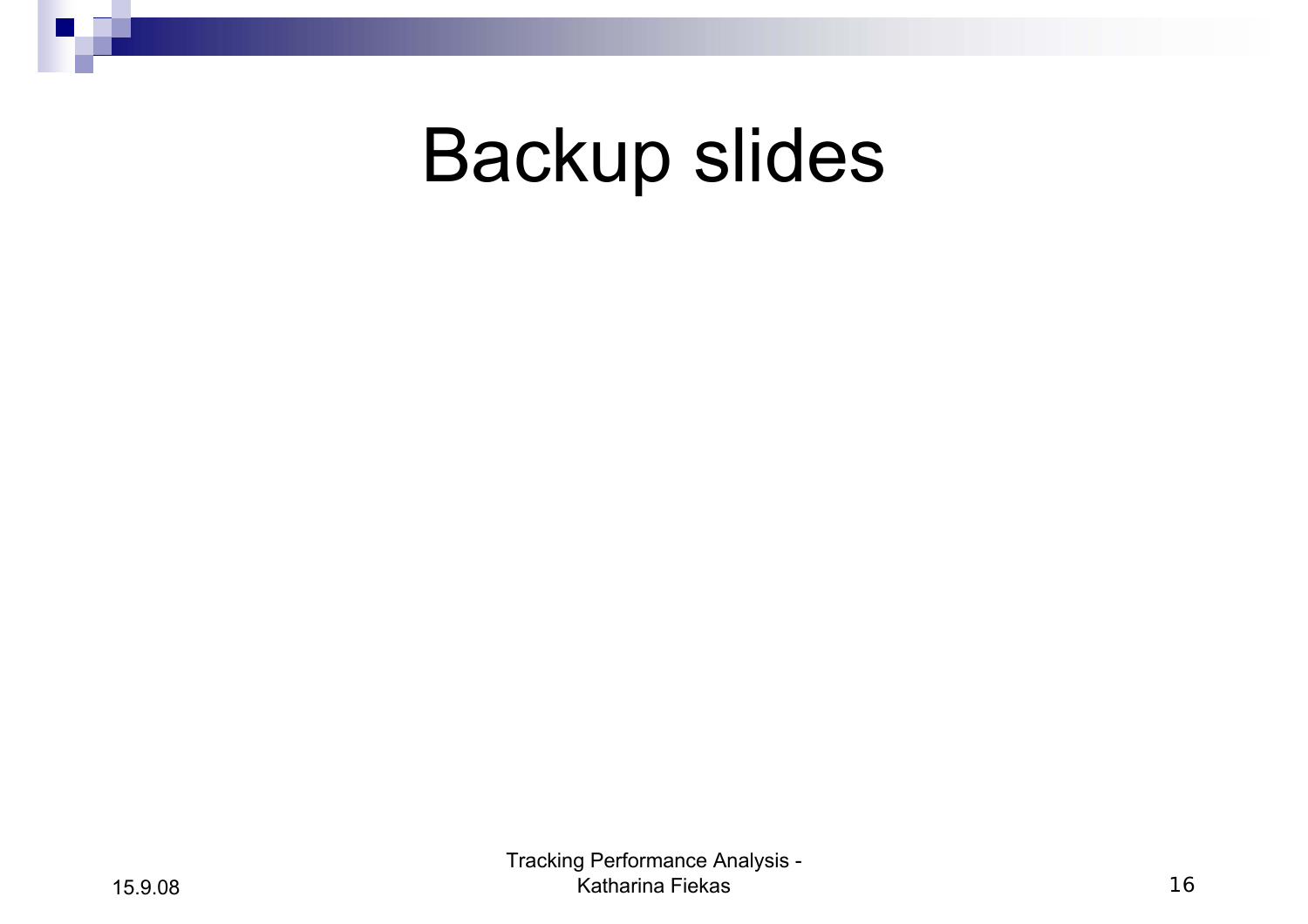

■ Divide the η range for the first muon between  $\eta = -2$  and  $\eta = 3$  into pieces of  $Δη=0.5$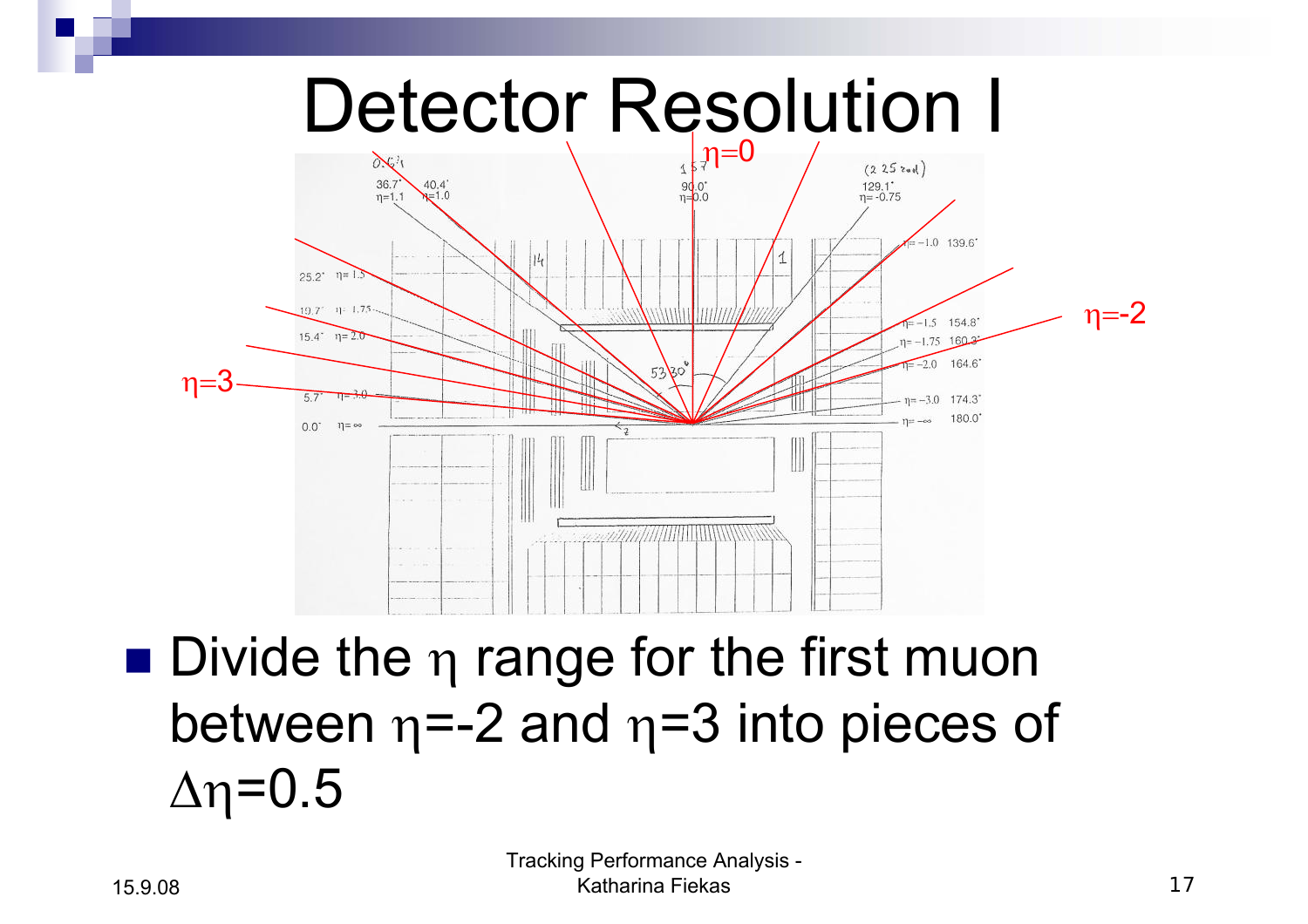

Katharina Fiekas **18**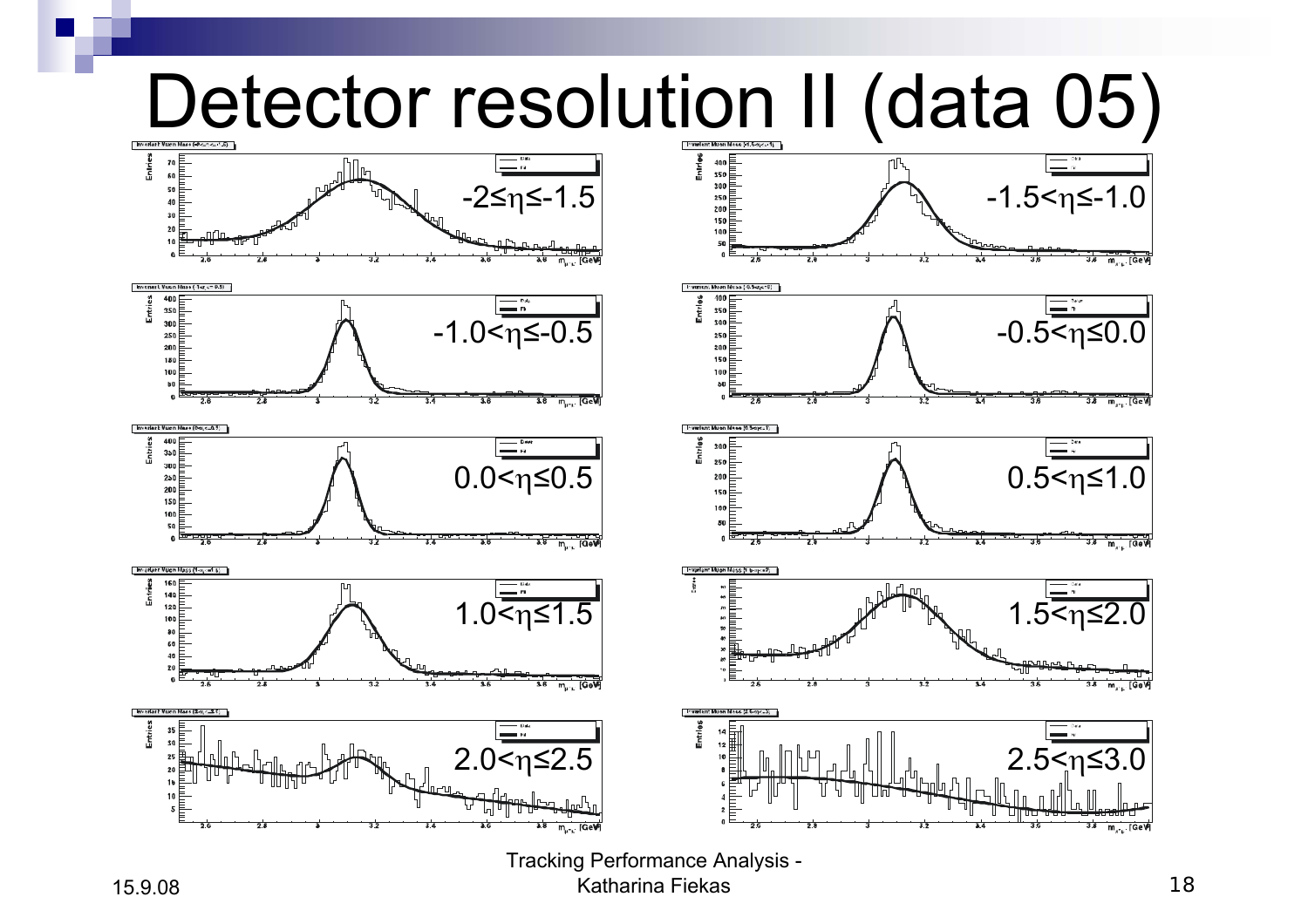